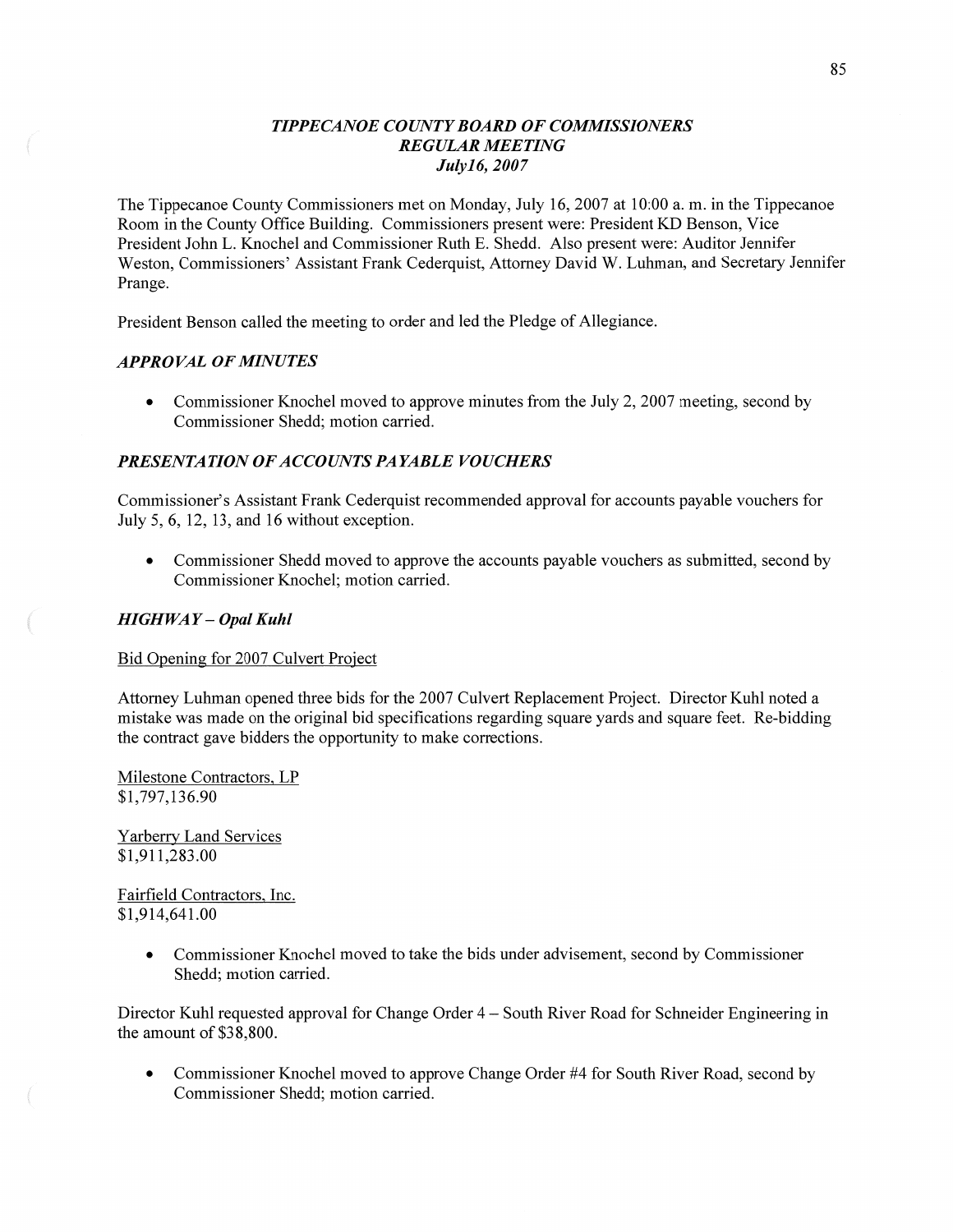Director Kuhl recommended approval for Supplemental Agreement #1 for the design of Cumberland Avenue Extension with American Structure Point in the amount of \$453,790. This project is a Federal Aid Project **that** has been approved by INDOT and will **have** 80% federal funding.

**0** Commissioner Knochel moved to approve the Supplemental Agreement with American Structure Point, second by Commissioner Shedd; motion carried.

**A** permit to close Buckingham Drive for **a** Block Party was presented for approval. Director Kuhl added the agreement is the identical to last year and does allow for emergency vehicles and **mailmen** to access the drive.

**0** Commissioner Knochel moved to approve the permit to close Buckingham Drive for a block party, second by Commissioner Shedd; motion carried.

## *ASSESSOR* — *Samantha Steele*

## Award RFP for Commercial and Industrial Cost Tables

Assessor Steele presented information regarding the cost of replacement commercial and industrial cost tables. She stated the Nexxus Group will test the **data** to ensure its accuracy in Tippecanoe County. Commissioner Knochel noted the county's financial planner, Greg Guerrattaz, recommended Tippecanoe County move cautiously due to the civil lawsuit in Marion County. Commissioner Knochel suggested delaying the purchase of the cost tables until further information is available. Assessor Steele suggested moving ahead in an effort to save the taxpayers money and prevent the county from correcting taxes later. Wea Township Assessor Linda Mussche spoke on behalf of the in—house township assessors and agreed the cost tables need to be updated but suggested the county delay their decision in an effort to obtain more information from the state.

• Commissioner Knochel moved to table the proposal until further information is received and stated the commissioners could call a special meeting in order to expedite **a** decision, second by Commissioner Shedd; motion carried.

## New Position — Sales Disclosure Deputy

Assessor Steele sent a letter to the Commissioners stating she is only Willing to share an employee if time **permits.** She claims her office does not have enough staff to cover the current workload for sales disclosures. Human Resource Director Shirley Mennen added that the current part time sales disclosure employee in the county assessor's office is working 80 hours per pay period. Commissioner Benson suggested Assessor Steele work with the township assessors on this issue. She added, the townships need to come to an agreement on the position and the duties to meet the needs of the all the assessors.

• Commissioner Knochel moved to table the decision on the new position until the special meeting; second by Commissioner Shedd with the condition that a revised job description is provided at the time of the meeting; motion carried.

# *ORDINANCE* 200 *7-26-CZM; Adding* New *Chapter* 97 *Regulating* the Use of *Consumer Fireworks*

Captain Rick Walker provided updated information on complaints regarding use of fireworks. The number of fireworks complaints in Tippecanoe County for 2006 were 62; 2007 were 66. The Sheriff's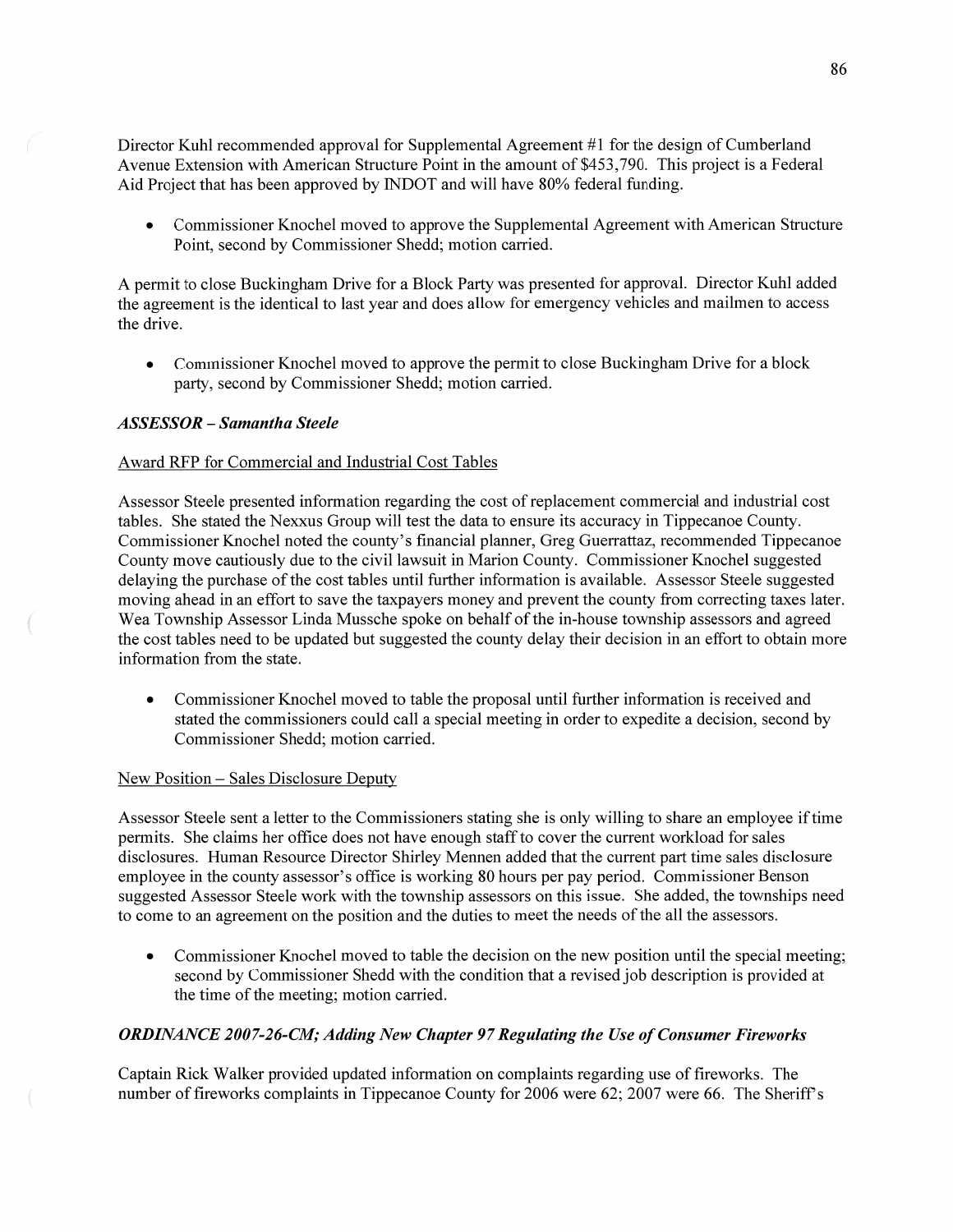Department has witnessed an increase in the number of calls with the new law. Commissioner Benson mentioned 15 different subdivisions **have** contacted the Board of Commissioner requesting **a** fireworks limitation. Citizens are concerned about the noise as well as burning embers landing on their property. She requested the Sheriff's department track the calls by location to identify the areas with the most complaints.

#### **Public Comment**

Steve Bonny **—** 100 Georgetown Court. Mr. Bonny said fireworks are a public nuisance as are barking dogs and loud mufflers. He added fireworks are an appropriate celebration of July 4<sup>th</sup>. However, with the daylight saving time, Mr. Bonny believes the cut-off period for fireworks is far too late for working individuals and children. He stated the June 30 – July 9<sup>th</sup> timeframe is too long. He would like to see the law change so that is does not infringe on peoples' rights.

Maurice P. Roberts - Lafayette. Mr. Roberts noted restrictions should only be limited to densely populated areas **where** it would be **a** public nuisance. He lives in the country and doesn't feel his rights should be imposed upon. By passing more strict limitations, he added he would like to see the ordinance cover only densely populated areas.

Joseph Bruetsch — **A** letter was provided to the Auditor regarding this matter. (quote)

Dear Ladies and Gentlemen,

The use of consumer fireworks **this** past June 29 **—** July 9 was excessive, too much noise and too much endangerment. It would make sense for the county to have the same regulations as the cities of Lafayette and West Lafayette. However, because of Senate Enrolled Act 9 (copy attached) made law this past May, it is beyond your authority to limit the days on which consumer fireworks are allowed. **I** would propose as a middle course that the legislature chop 2 days off both ends of the allowed period now June 29 — July 9. That would bring it down to an easily remembered period of July 1-7. **I** therefore encourage you to work with Senators Hershman and Alting and Representatives Mike, Hahn, Klinker, and Brown to **amend**  the law to abbreviate the permitted period. Let us hope those represent the fireworks industry will accept this compromise. Thanks for your attention to this troublesome matter.

Respectfully,

 $\left($ 

Joseph Bruetsch (unquote)

Commissioner Knochel stated he would like to give **this** ordinance more thought and try to develop a plan. Commissioner Benson suggested Attorney Luhman work on **a** plan that would limit fireworks in densely populated areas as well as the safety issues involved. Commissioner Shedd suggested the draft include a reference to small towns that have **their** celebrations the weekend before or after the holiday.

*Commissioner Knochel left the meeting.* 

#### *BOARD* OF *ELECTION* AND RE *GIST* RA TI 0N **—** *Linda Phillips & Heather Maddox*

Clerk Linda Phillips presented a contract for approval. She noted the form of contract includes the oath for election workers. Clerk Phillips mentioned election workers will have the opportunity of working a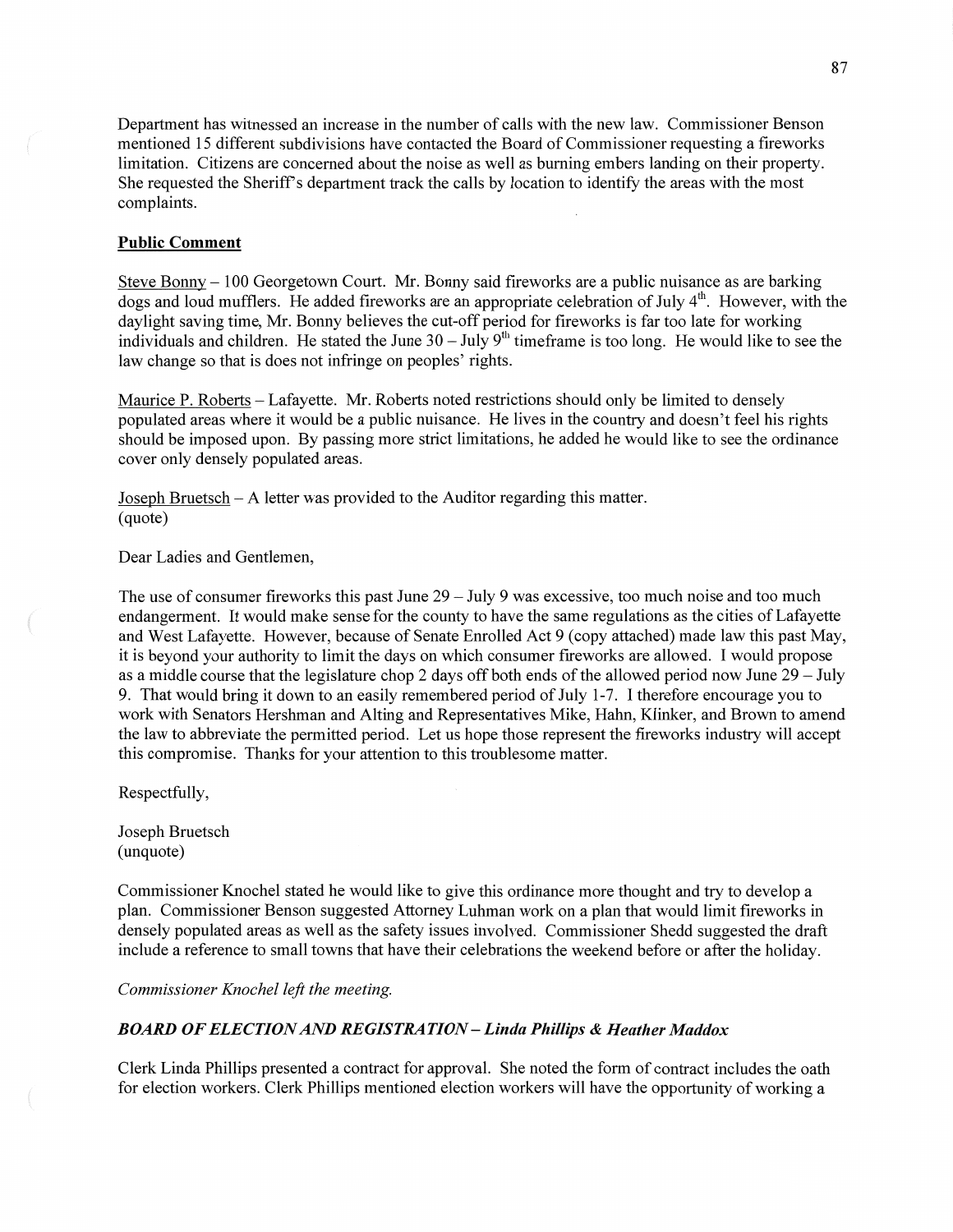half day or a full day shift. The Vote Center Supervisor and the Lead Democratic Judge will be required to work a full day shift to maintain bi-partisan control over the election materials.

**0** Commissioner Shedd moved to approve the form of contract, second by Commissioner Benson; motion carried.

# *TIPPECANOE VILLA — DeAnna Sieber*

Director Sieber recommended approval for the Residential Assistance Program contract from FSSA for 2008/2009. This contract is identical to past contracts and the same rates.

**0** Commissioner Shedd **moved** to approve the 2008/2009 RCAP contract, second by Commissioner Benson; motion carried.

## *APPLICATIONS TO THE VILLA*

**0** Commissioner Shedd moved to approve applications to the Villa for Louise Lawless and Harry Bradway, second by Commissioner Benson; motion carried.

# **CONTRACT FOR VENDING MACHINES**

Commissioner's Assistant Frank Cederquist presented a renewal contract for vending machines. This contract with the **Indiana** Family and Social Service Division which covers the vending machines in the Courthouse,  $629$  N.  $6<sup>th</sup>$  Street and the Tippecanoe County Office Building.

**0** Commissioner Shedd moved to approve the contact for the next 4 years as written, second by Commissioner Benson; motion carried.

## **DISCUSSION OF REVISED TRAVEL POLICY**

Commissioner's Assistant Cederquist presented **a** proposed travel policy amendment to include items that require pre-authorization for certain anticipated travel expenses as follows:

- $\triangleright$  Travel outside the U.S.
- $\triangleright$  Cost exceed a total of \$5,000
- Guest/family accompany the employee and **travel** is outside Indiana VVVVVVVV
- $\triangleright$  Group travel exceeds six participants
- $\triangleright$  Mode of transportation chosen is not the most economical
- $\triangleright$  Lodging rates exceeds \$250 person/per night
- $\triangleright$  Travel duration extends past 5 business days
- $\triangleright$  Funded via federal or state grants and guidelines conflict with this policy

Other amendments include:

Related transportation costs such as parking, tolls, shuttle, etc. would be reimbursable.

Lodging expenses such as internet, telephone or fax would be eligible for reimbursement with evidence supporting the use for business purposes.